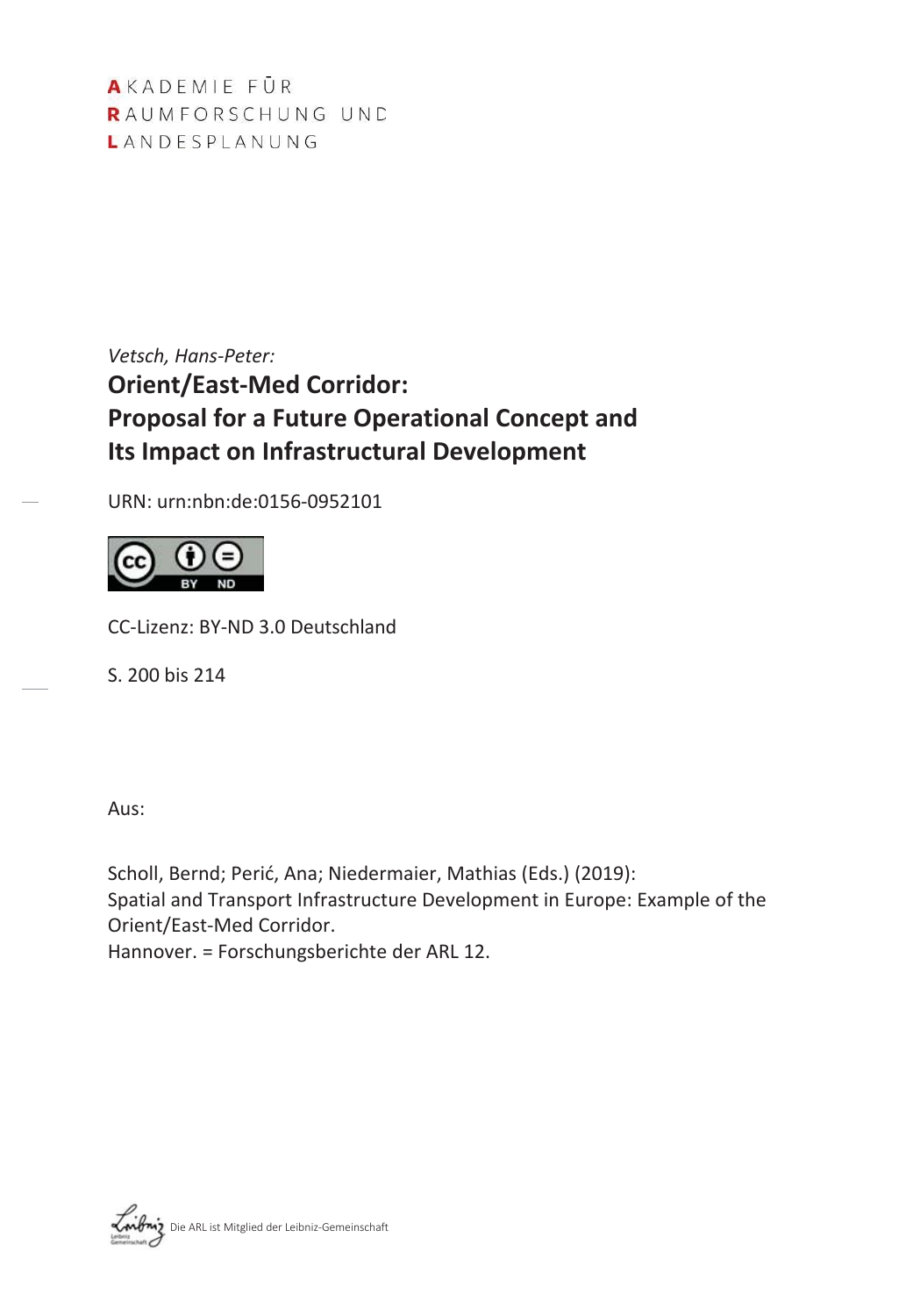### Hans-Peter Vetsch

# 10 ORIENT/EAST-MED CORRIDOR: PROPOSAL FOR A FUTURE OPERATIONAL CONCEPT AND ITS IMPACT ON INFRASTRUCTURAL DEVELOPMENT

#### **Resume**

- 1 Experience from Switzerland an operational concept for the Alpine transit Switzerland's policy
- 2 National and international passenger transport
- 2.1 General development
- 2.2 Cross-border connections on the OEM Corridor
- 2.3 National (domestic) concepts
- 3 National and international freight transport
- 3.1 General development
- 3.2 Cross-border connections on the OEM Corridor
- 4 Recommendations and further research
- 4.1 Capacity studies
- 4.2 Optimizing the slots for passenger and freight service
- 4.3 Double-stack container transport as a chance on OEM

Literature

#### **Abstract**

In order to strengthen the Orient/East-Med (OEM) Corridor by the means of railway transport, certain measures are necessary. Considering the insights gained from planning and developing the concept of transalpine railway transport in Switzerland, the future capacity of the corridor and plans for the required expansions in time are proposed. This primarily requires the definition of the assumed services and thereafter a determination of the capacities of the sectors in order to define the required expansions. The project should function as a continuous railway network spanning across many country borders so that not much time is lost at border-crossings.

#### **Keywords**

Capacity – double-stack container – cross-border connection – long-term planning for freight and passenger traffic

### **Orient/East-Med Corridor: Ein Vorschlag für ein künftiges Betriebskonzept und seine Auswirkungen auf die Infrastrukturentwicklung**

### **Kurzfassung**

Um den Orient-/Ost-Mittelmeer Corridor (OEM) mit Hilfe des Schienenverkehrs zu stärken, sind bestimmte Maßnahmen erforderlich. Unter Berücksichtigung der Erkenntnisse aus der Planung und Entwicklung des Konzepts des alpenquerenden Ei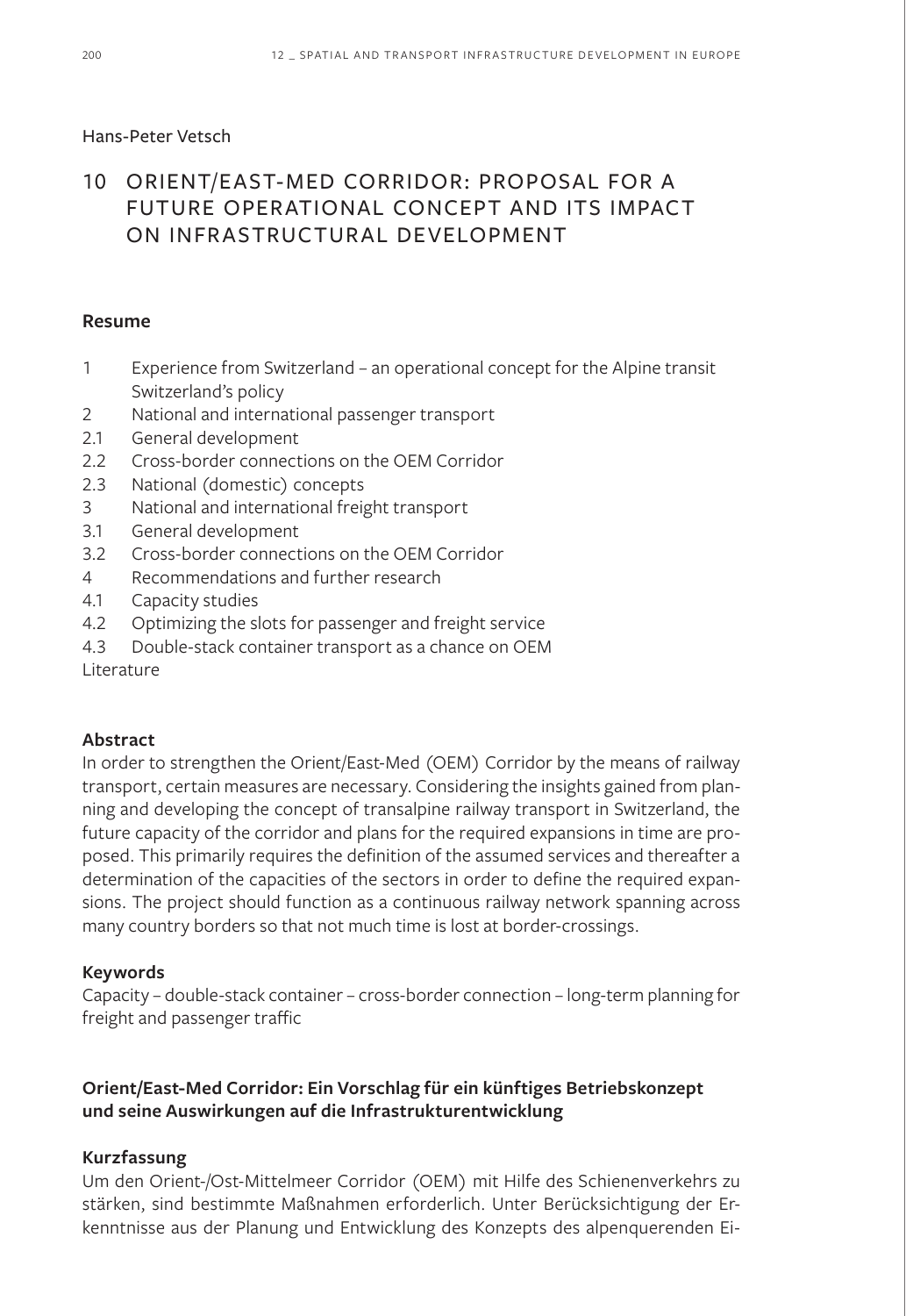senbahnverkehrs in der Schweiz werden die zukünftige Kapazität des Korridors und die Pläne für die erforderlichen zeitlichen Erweiterungen vorgeschlagen. Dies erfordert in erster Linie die Definition der übernommenen Leistungen und anschließend eine Bestimmung der Kapazitäten der Sektoren, um die erforderlichen Erweiterungen zu definieren. Das Projekt soll als durchgängiges Eisenbahnnetz Ländergrenzen überschreitend funktionieren, so dass der Zeitverlust an den Grenzübergängen möglichst gering bleibt.

#### **Schlüsselwörter**

Kapazität – Doppelstockcontainer – grenzüberschreitende Anbindung – langfristige Planung für den Güter- und Personenverkehr

### **1 Experience from Switzerland – an operational concept for the Alpine transit Switzerland's policy**

The construction of the two very long railway tunnels at Lötschberg (34km) and Gotthard (57km) required years of planning. It had to be ensured that the structures could also be integrated into the existing railway network of the Swiss Federal Railways (SBB) and that a significant benefit for passenger and freight customers could be achieved.

The capacities of neighboring countries such as Germany, France and Italy also had to be clarified.

From 1985 to 1990 the traffic flows in transalpine traffic were recorded. At that time, around 70 million net tons were transported by road and rail. It was forecast that this would double by the year 2020 (i.e. in 30 years) as transit traffic through the Alps. The volume of goods forecast for road and rail in the Alpine arc was around 140 million net tons.

Swiss politicians decided to make rail capacities available for 70 million tons. For passenger transport, it was decided to speed up the journey time between Zurich and Milan by at least 1 hour (Swiss Federal Council 1990). The following work showed that with the base tunnels at Lötschberg and Gotthard/Ceneri, as well as adjustments to the existing route network, the capacity of around 400 cross-border and national freight trains can be made available to freight traffic from the northern to the southern border and vice versa.

The paths made available in Switzerland for cross-border traffic were laid down in a Lugano Treaty (1996). Each of the countries undertook to make the corresponding capacities available on rail in good time (Swiss Federal Council, 1996). In spite of this high number of daily freight trains, the aim is to provide sufficient train paths for half-hourly intervals with meticulous planning in the timetable and a corresponding operating concept for long-distance and local passenger traffic.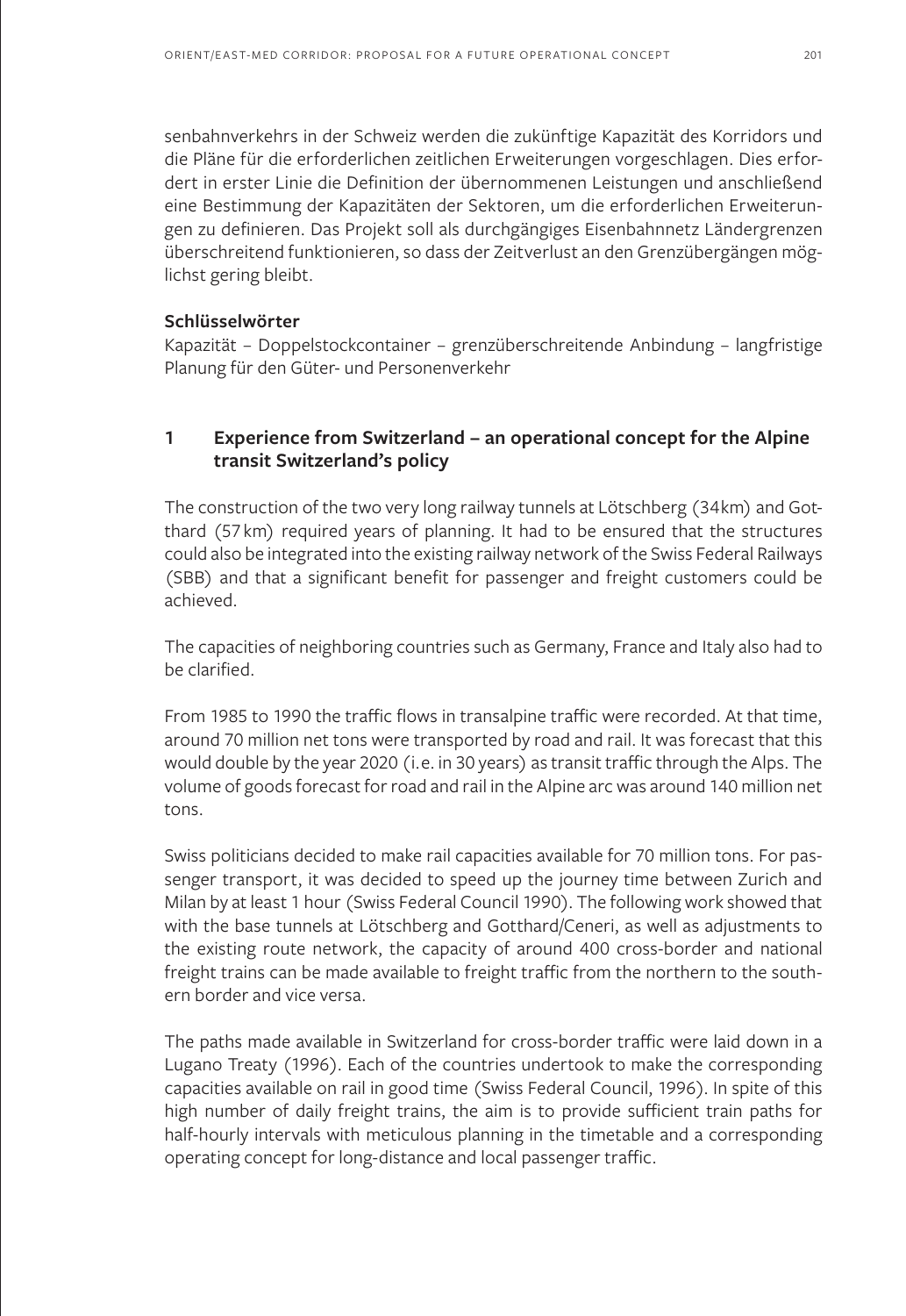The operating concept is characterized by the fact that train paths can be booked for freight traffic on the network (Trasse Schweiz AG 2018) and that departure and arrival times can be offered to customers for trains with long distances. As with passenger transport, planning for cross-border freight transport can start reliably with a timetable.

After the opening of the base tunnels (2007 Lötschberg and 2016 Gotthard), the positive balance can be drawn:

- > The routes for freight traffic are available
- > The travel times between the north and south of Switzerland could be shortened by about 1 hour

Today it is possible to use the same solution approach on the OEM to record the current capacity reserves for passenger and freight transport and to record possible expansions for capacity increases. Not only route sections between large centers have to be considered, but also, if necessary, detours to centers, which can solve many problems (noise, space and capacities for urban railway systems) in one fell swoop. The approach of extension before new construction can be valuable for financing.

### **2 National and international passenger transport**

### **2.1 General development**

The amount of passenger transport is rising in all European countries. In and around major cities there is an especially high demand for mobility. The main cause is commuter traffic, because almost all infrastructures have to be designed to handle peakhour loads (Fig. 1).

In many countries, long-distance trains travel at intervals of an hour or even half-hourly, connecting the major cities. The S-Bahn networks usually operate with intervals up to every fifteen minutes, specifically during the peak hours, i.e. from 7 am to 9 am and from 4 pm to 7 pm. This schedule requires a lot of expensive infrastructure (tracks and stations) which partially have a low usage. Train stations which are flooded by people at 8 am or 6 pm serve as an example. The overcrowding at peak-time results in bad pedestrian circulation in bottlenecks such as underpasses, like traffic on roads. In contrast, there is a yawning emptiness in the concourses during the afternoons. Then, only the stores in the booming railway shopping centers attract visitors. On weekends, the stations are often used even less (Fig. 2).

Similar observations have been made of train use. Depending on the connection and amount of trains per day, the utilization rate varies on particular routes between full capacity and roughly 30% utilization (SBB 2018). In order to increase demand for railway trips, the offer for customers has to be continuous throughout the whole day.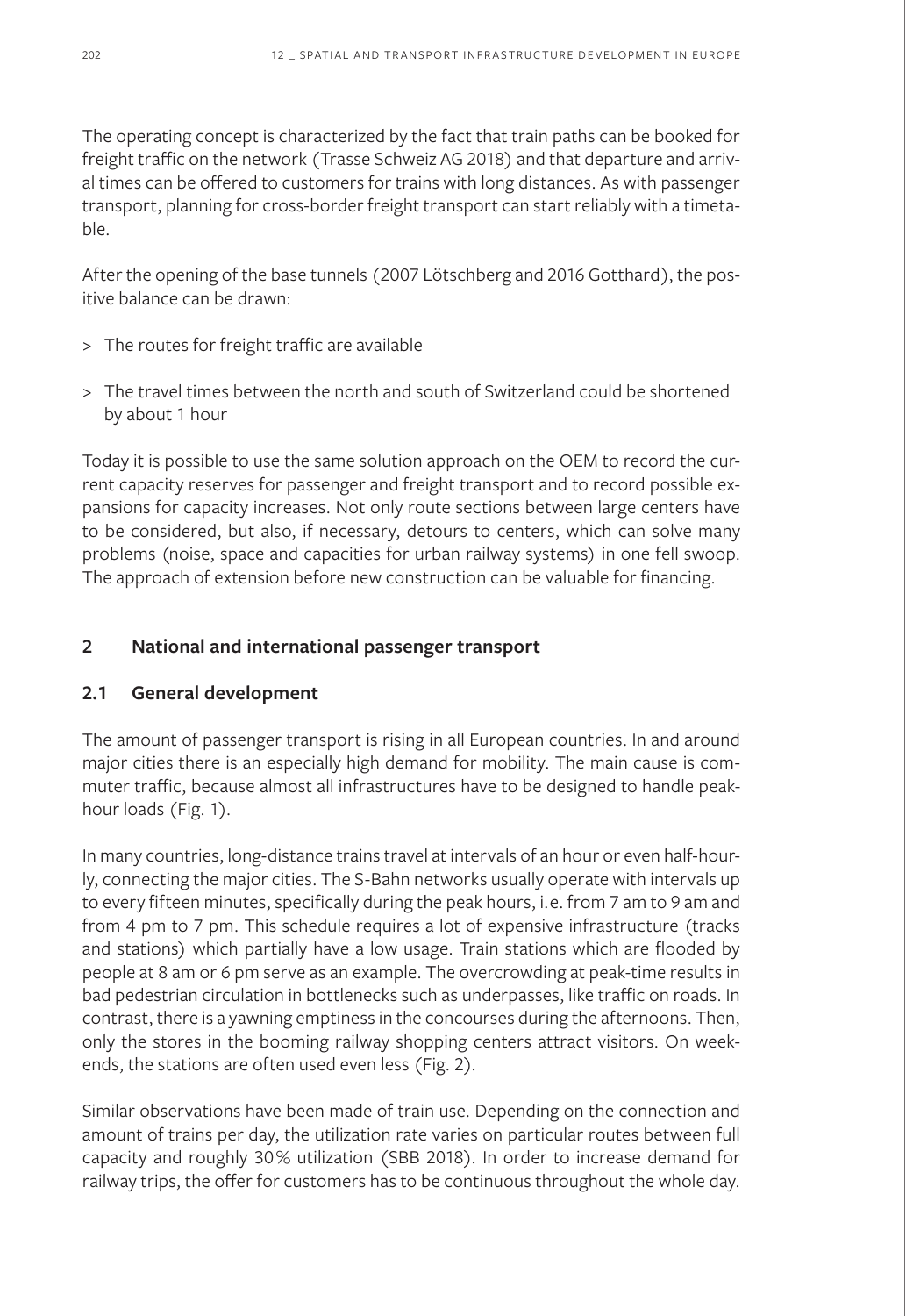Switzerland, a world champion in train usage in terms of kilometer per inhabitant (Fig. 3), proves that a half-hour interval between large cities and an integrated half-hour service for the overall network brings customers back to using trains.



*Fig. 1: The Zurich Central Railway Station crowded at peak-hour / Source: Author*



*Fig. 2: The Zurich Central Railway Station at off-peak-hour / Source: Author*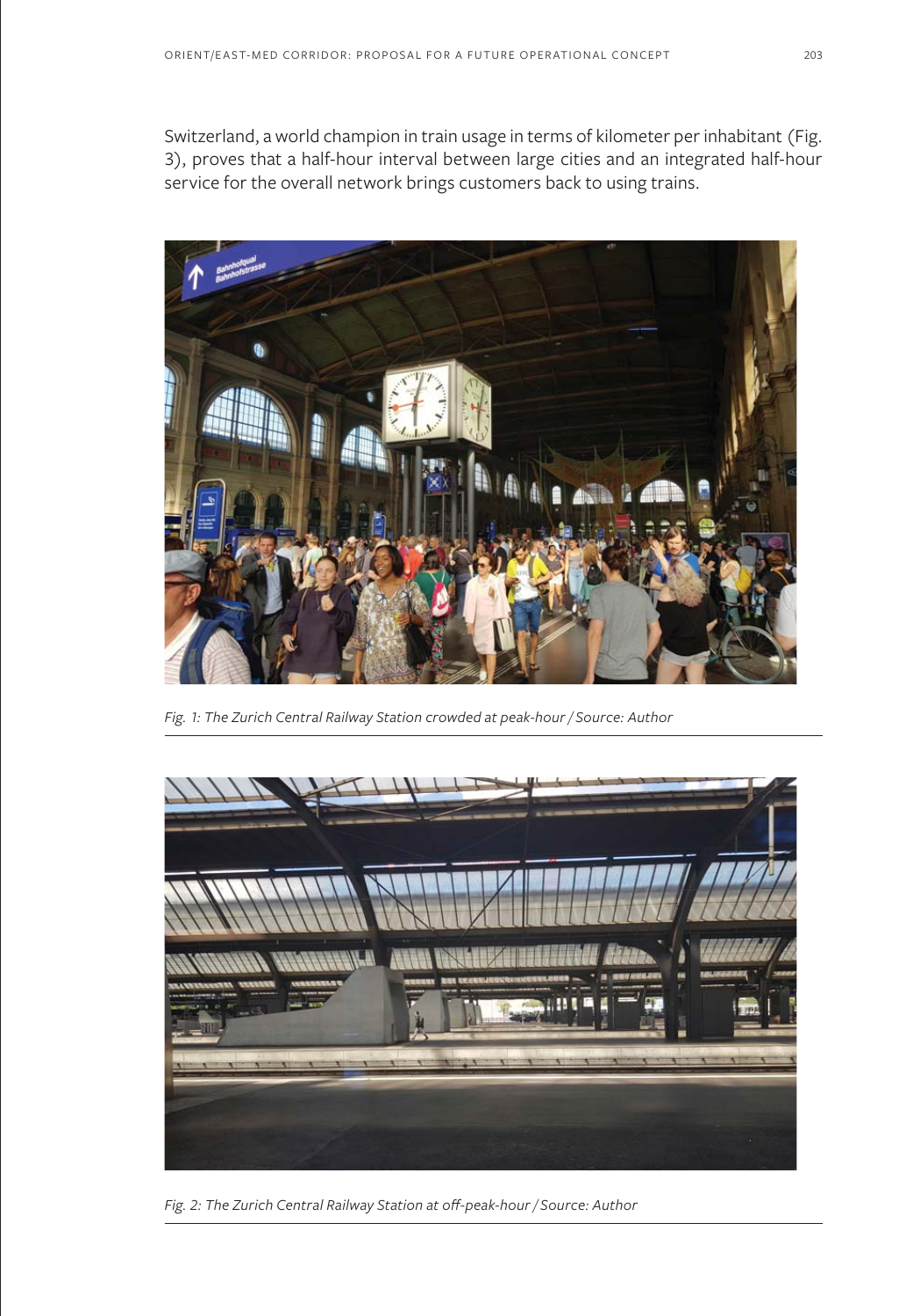

*Fig. 3: Rail kilometers per inhabitant and year (2015) / Source: UIC (International Union of Railways) statistics for 2015*

#### **2.2 Cross-border connections on the OEM Corridor**

When introducing high-speed passenger services in Europe in 1981, long-distance rail services experienced a renaissance throughout Europe. In 2008, around 100 billion passenger kilometers were made by high-speed passenger services. The OEM Corridor is not suited for continuous high-speed operation on the whole route from the North Sea to Athens/Patras or Istanbul. Regarding a maximum travelling time of 4 hours (corresponds with a 50:50 modal split between rail and air transport), the sections need to be identified along which competitive rail passenger services can be offered. Table 1 shows these proposed sections, including their distance and desired travel time.

On long-distance routes, i.e. over 800 km, there are usually only few direct services, often just 1 or 2 trains especially if considering the connections mentioned below, as can be seen for example in the timetable for 2017 (ERT 2017).

- > Hamburg–Prague–Budapest (14 h)
- > Belgrade–Sofia (11 h)
- Belgrade-Thessaloniki (15 1/2 h)
- > Sofia–Istanbul (11 h)
- > Bucharest–Thessaloniki (18 h)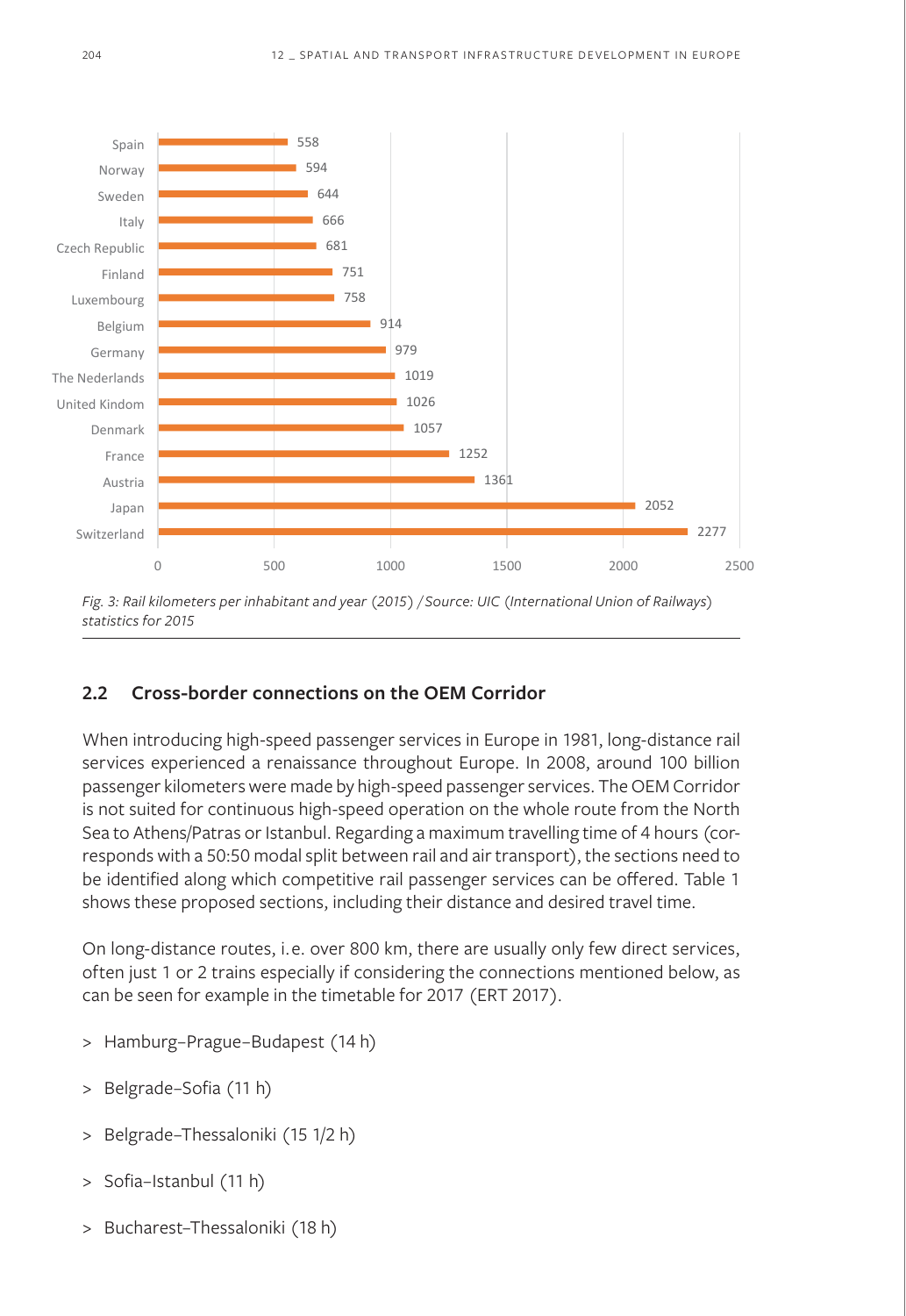| Relation                   | Rail distance | <b>Desired travel time</b> |  |
|----------------------------|---------------|----------------------------|--|
| Hamburg - Berlin - Dresden | 450 km        | $<$ 3h                     |  |
| Berlin - Dresden - Prague  | 350 km        | < 2.5 h                    |  |
| Prague - Vienna            | 400 km        | $<$ 3h                     |  |
| Budapest - Belgrade        | 400 km        | $<$ 3 h                    |  |
| Belgrade - Sofia           | 400 km        | < 4 h                      |  |
| Sofia - Istanbul           | 550 km        | $< 4.5 - 5h$               |  |
| Sofia - Thessaloniki       | 300 km        | < 4 h                      |  |
| Thessaloniki - Athens      | 500 km        | < 4 h                      |  |

*Tab. 1: Desired travel time (system time) between major cities along the OEM Corridor / Source: Author*

Naturally, it cannot be ruled out that some connections on this route will furthermore offer direct daily and night. In order to gain travel time of at least an hour, the trains should operate on newly constructed (or upgraded) subsections of the route, allowing higher speeds (up to 200 km/h, considering rolling stock). This makes sense for particular daily routes or maybe seasonal connections, i.e. 'Interrail-Connections' for young voyagers, people scared of flying or tourists, who want to enjoy a trip to the countryside.

For connections with travel times under 4 hours, an hourly or 2-hourly service should be planned for the determination of the infrastructure. This depends on the internal demand on the particular route. For example, the route Hamburg–Berlin requires an hourly service, while a 2-hourly service presumably should suffice on the route between Sofia and Thessaloniki. Different route speeds also have to be considered. Additionally, it is not reasonable to design routes with high speeds over 250km/h for passenger services if the route is operated with mixed modes (freight/passenger services). This would automatically lead to very high costs and a large loss of capacity, or long waiting times (for trains to pass) for freight trains and other (conventional) passenger trains.

Expansions on the corridor Hamburg/Rostock/Bremerhaven–Berlin–Dresden–Prague– Vienna/Bratislava–Budapest–Belgrade/Sofia–Athens/Istanbul allow significant travel time savings and timetable improvements inside the countries and in cross-country traffic. The routes will be included in the network of European high-speed railways sector by sector after implementation. A continuously optimized speed for passenger services of 160km/h seems to be reasonable for all parameters under consideration.

At least as important as the actual speeds, or the travel time savings, are connections at the stations and then good connections to the agglomerations (Fig. 4). The travel time for the voyager is the sum of the travel time and waiting times. System times of approx. x.55 or x.25 allow for optimal connections at interchange stations, reducing waiting times to a minimum.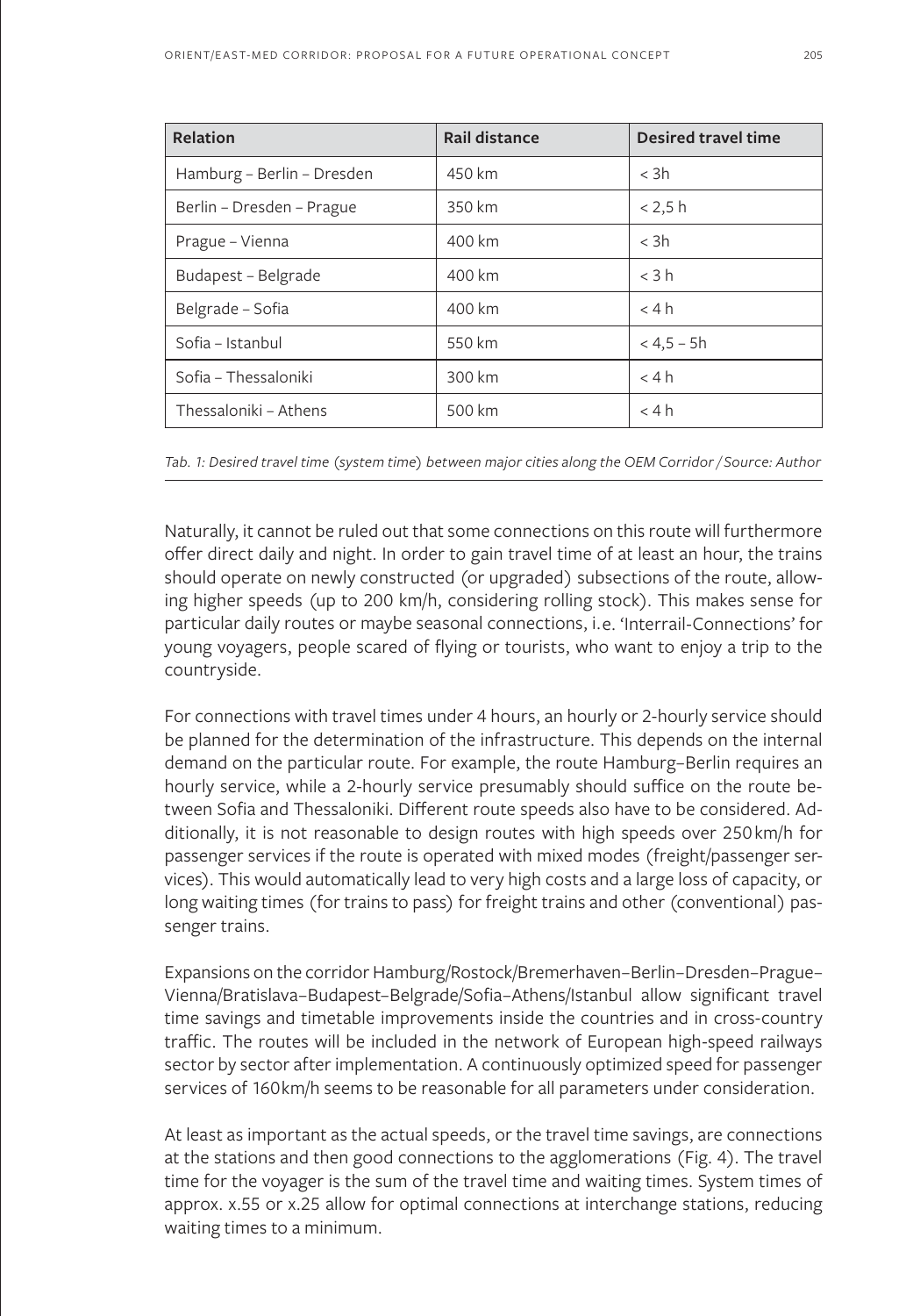The long-distance connections should include the most important tourist places and run at reasonable times of the day (8 am to 6 pm). A daily connection is sufficient in most cases. Due to experience with long train routes, integration into the interval system of the individual countries is not recommended because the trains are quite susceptible to delays and thus usually have to be replaced at certain hours (peakhours).

It is advisable to draw up an international concept timetable for the OEM Corridor first. The individual countries can then build their national timetables upon this. The timetable can certainly be developed in stages. However, it is worthwhile to choose a top-down approach to avoid ineffective infrastructure investments. With the development of an overarching passenger transport concept, it is easy to find gaps for freight train paths in between passenger services.

#### **2.3 National (domestic) concepts**

Additionally to the international passenger and freight train connections mentioned above, national concepts of the individual states must be included to determine capacities along the corridor. It is currently difficult to predict how the demand for regional transport will develop. Generally spoken, the demand in countries such as Romania, Bulgaria or Greece is lower than in more central European countries (see Endemann in this book). In order not to plan infrastructure expansion too conservatively, an hourly connection between the centers of the countries is to be assumed. For regional services, a 1-hourly service is also to be assumed for every mixed traffic line. This is mainly used to determine the node systems.



*Fig. 4: Travel time = travel time + waiting time / Source: Author*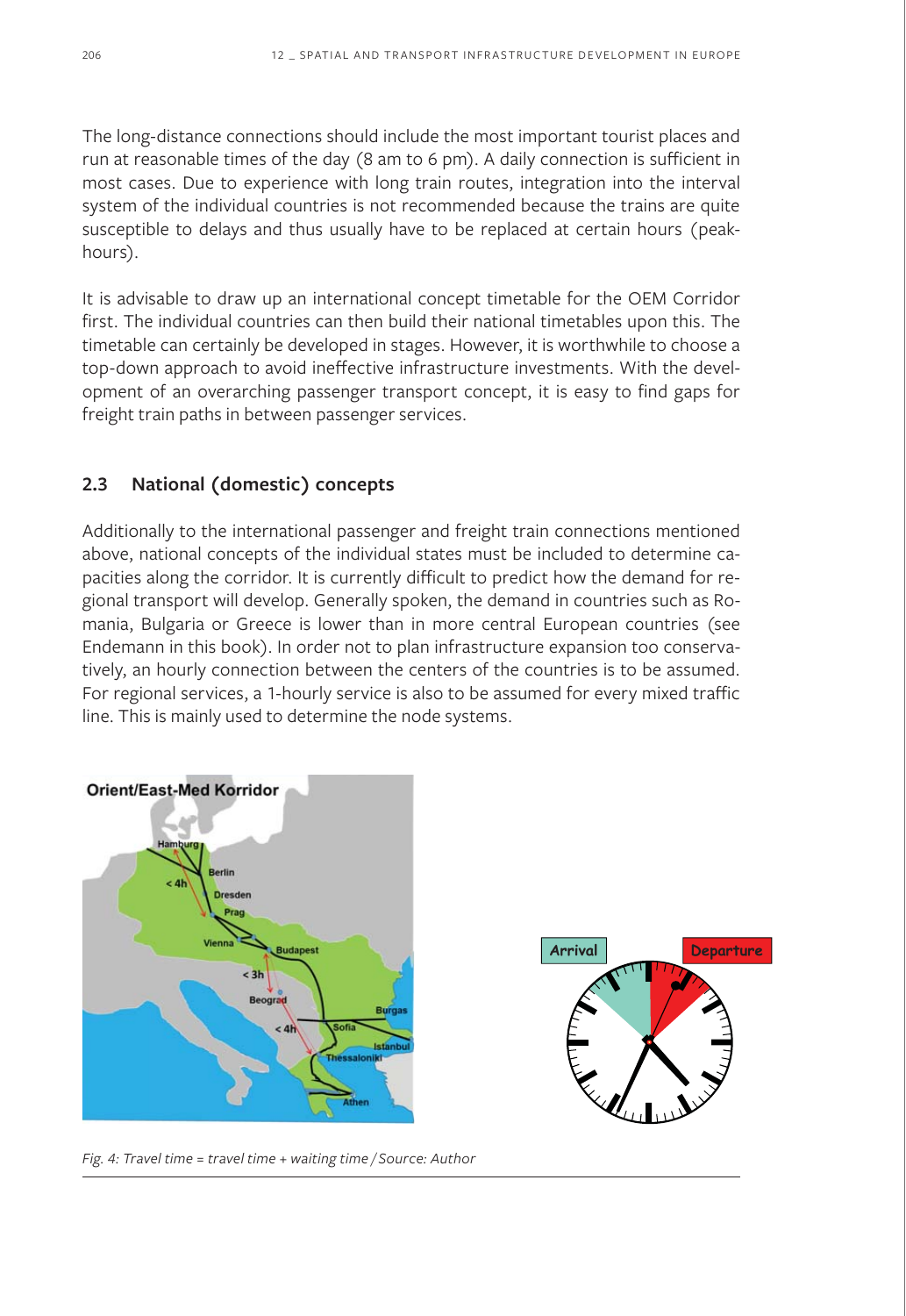As an example, the node principle (Fig. 5) shows possible connections within 4 hours. At the same time, connections from one high-speed connection to another must be offered.



*Fig. 5: IC/EC train paths with ideal arrival and departure times at the nodes: an example of the Hamburg– Berlin–Dresden–Prague axis / Source: Author*

### **3 National and international freight transport**

#### **3.1 General development**

Derived from the aforementioned passenger transport concept, a freight transport concept is to be developed with continuous routes through the entire corridor. No trains will run from Piraeus to Bremerhaven, but it must be possible to use the continuous lines in both directions across different national borders. Freight trains must be allocated to cross-border routes, without hours of border stops due to reintegration into the timetable system of each country (Fig. 6).

For a higher market share, the railway must achieve high productivity. This is possible when long and heavy freight trains can be formed. Some of the existing lines with narrow radii, poor network conditions and a lack of crossing or overtaking possibilities are not suitable for such trains. The profiles of the routes must also be adjusted for container transport. The less special rolling stock is required for loading, the cheaper it is to produce or acquire standardized wagons.

Today's transport needs of the economy require customer proximity. Transport must be provided at the time of day requested by the customer and arrive on time. Freight trains cannot therefore be moved to marginal hours only, where fewer passenger trains run (night hours).

#### **3.2 Cross-border connections on the OEM Corridor**

The routes of the OEM Corridor are particularly suitable as excellent relief routes from the south (Piraeus/Thessaloniki ports) to the north (as far as the Vienna/Prague/Budapest/Northern Italy area) instead of the massively congested Rhine-Alpine Corridor. The corridor along the Rhine threatens to become an unsolvable bottleneck for freight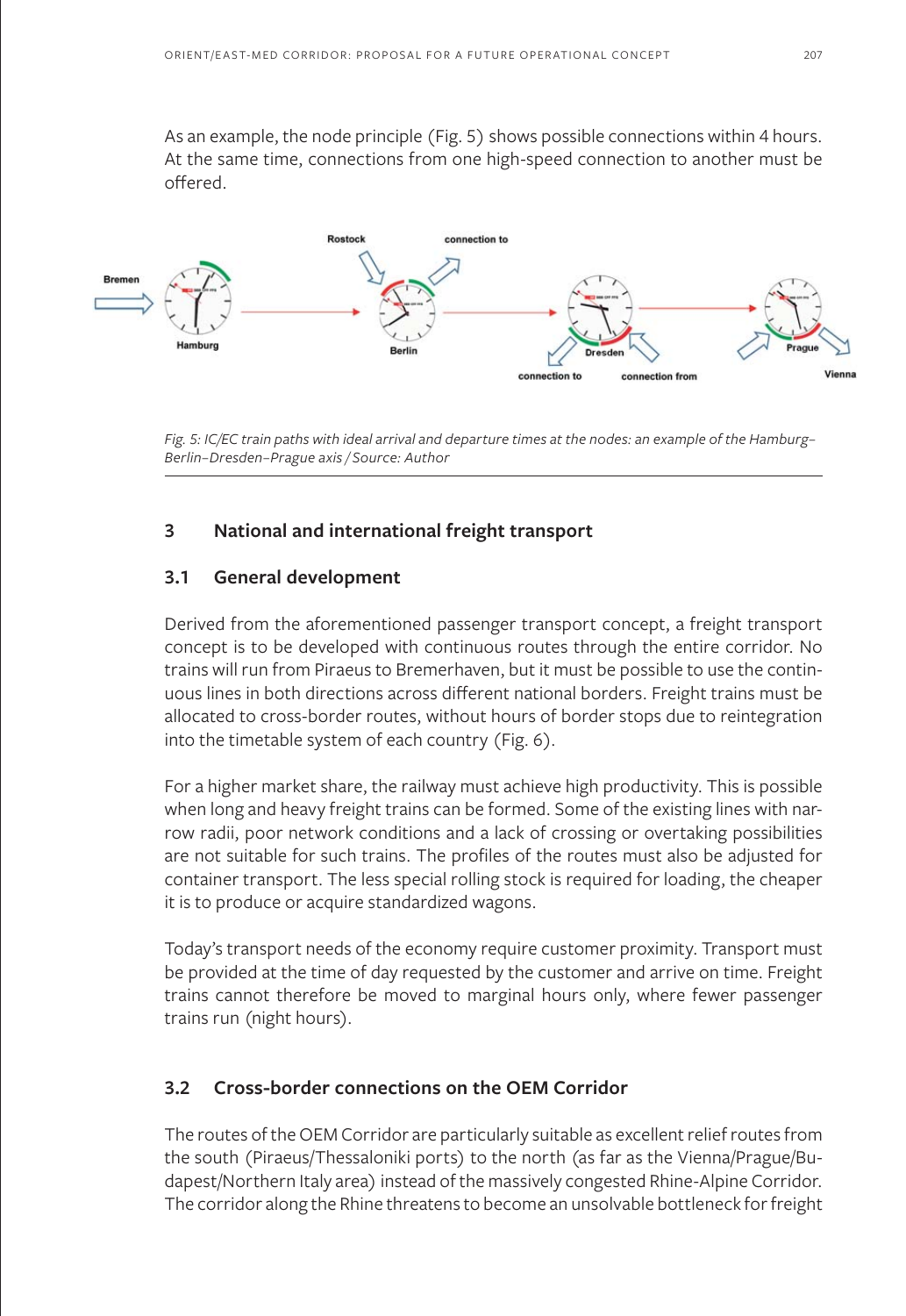traffic, as regional passenger traffic (sometimes every quarter of an hour) and dense long-distance traffic (every half hour) close the gaps in and between the large agglomerations.



*Fig. 6: Example of freight flows port – inland (yellow) or international transport (red) along the OEM Corridor / Source: Author*

Along the Budapest–Piraeus section of the OEM Corridor, free routes are available for a faster connection for shiploads from Southeast Asia. A ship takes about 4–8 days from Piraeus to Rotterdam (also applies to other North Sea ports, depending on the stops) (COSCO 2018a). This means, for example, that a container ship can be expected to circulate around 8–15 days faster between Asia and Europe and vice versa. The transport of goods from Asia via Piraeus (as part of the New Silk Road) to a terminal in the Budapest area and from there to northern Italy or the greater Vienna/Bratislava//Prague area will be about 5 days faster than via the North Sea ports due to the longer train journey.

In Piraeus about 3.69 million TEU (twenty-foot equivalent unit), in contrast to Rotterdam with its 12.3 million TEU, were shipped in 2016 (COSCO 2018b). Assuming that approximately 10% of units are transported to and from Sofia/Budapest by train, this would result in 15 and 25 trains per day (Tab. 2). According to current observations, however, only about 20 trains (number to be determined, inquiries so far unsuccessful) run per week, which suggests that a large proportion of the arriving containers are transported away by ships and/or trucks. Whether this is due to a lack of train ca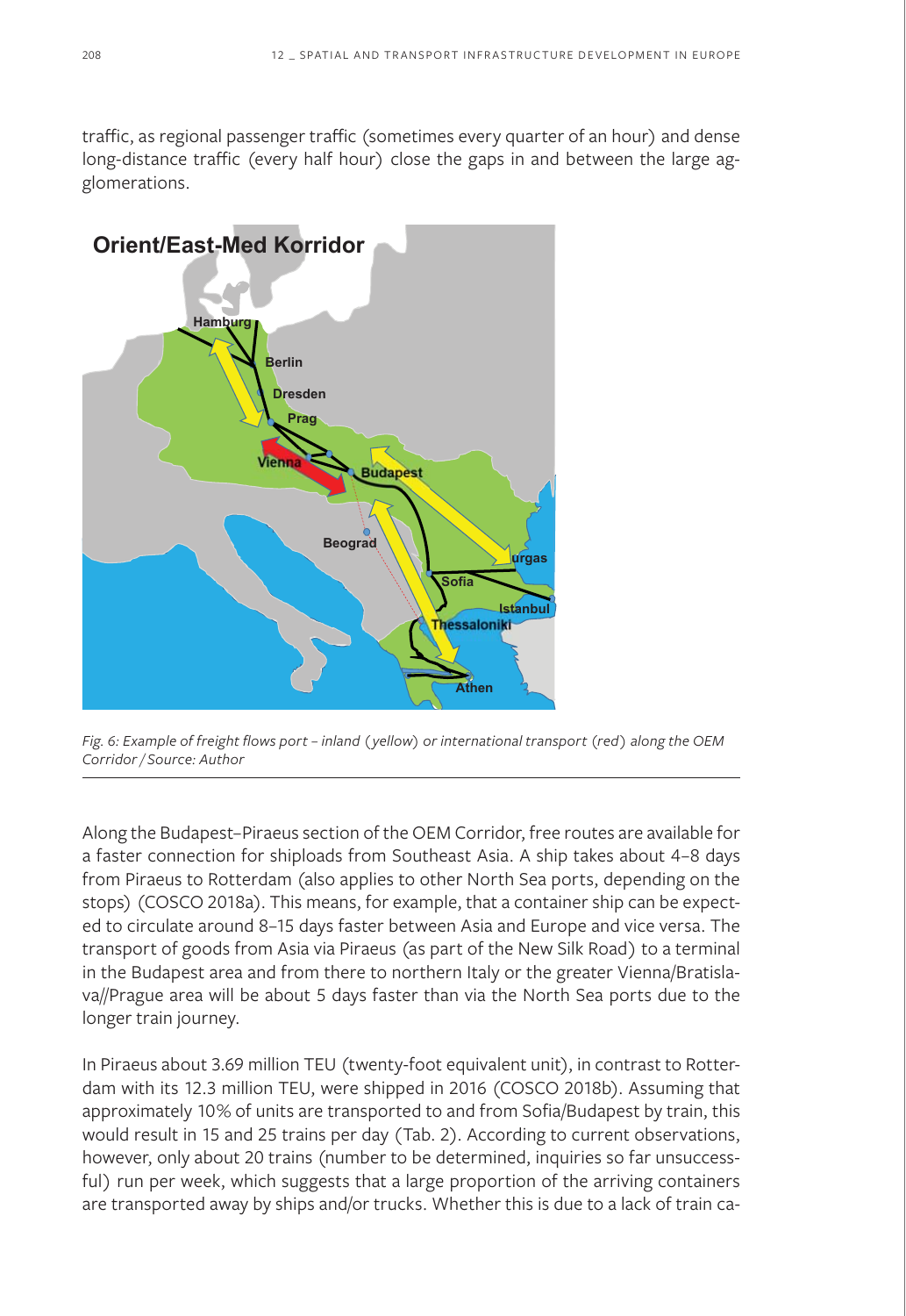pacity, transport times or reloading ship/train in the port of Piraeus cannot be precisely determined at present. There may also be insufficient demand for rail transport due to unreliable delivery times (strikes/poor organization) or, of course, price factors.

The volume of goods expected for 2040 on the Piraeus corridor towards Sofia/Beograd and Budapest is expected to double compared to the current container volume. Assuming that the rail share towards Budapest/Sofia continues to be 10%, paths must be available for 35–45 trains with 50–70 containers each per day (Tab. 2).

| <b>Action</b>                                                                     | 2016             | 2040        |
|-----------------------------------------------------------------------------------|------------------|-------------|
| Containers handled in Piraeus                                                     | 3'670'000        | ~17'000'000 |
| Days in operation per year                                                        | 300              | 300         |
| Containers per day in operation                                                   | $~12^{\circ}200$ | ~23'500     |
| Share to/from Sofia/Belgrade/Budapest<br>(Assumption)                             | 10 %             | 10%         |
| Railway share to/from Sofia/Belgrade/Budapest<br>(Assumption)                     | 1'200            | ~2400       |
| Amount of containers (TEU) per train<br>(length 740 m)                            | $50 - 70$        | $50 - 70$   |
| Amount of trains (both directions) per day<br>to Budapest via Serbia (Assumption) | n. a             | $35 - 45$   |
| Amount of containers (TEU) per double-stack train                                 |                  | 250-300     |
| Amount of trains (both direction) per day to Sofia/<br>Budapest (Assumption)      | n. a.            | $8 - 10$    |

*Tab. 2: Future parameters along the OEM Corridor / Source: Author*

In addition to the New Silk Road, an internal volume of goods also has to be expected. The number of cross-border freight trains today has not yet been determined. Assuming that international freight traffic with bulk goods will also increase, an additional 30–50 freight trains with a maximal length from 740m per day in both directions must be expected per border crossing. At the same time, an equal number of train paths must be made available for domestic traffic.

This means that up to 150 freight trains per day in both directions are expected on the central sections of the corridor from the North Sea to the Mediterranean. The route occupancy of today's sections is characterized by large fluctuations and further development is to be examined in more detail in a next step. This is also the basis for assessing the requirements for expansions on the OEM Corridor. A central feature of such large projects is the targeted staged construction of the buildings and sections of the line. It should be noted that no buildings are built on reserve, but that the systems can be used quickly and thus also perform well for reasons of economy.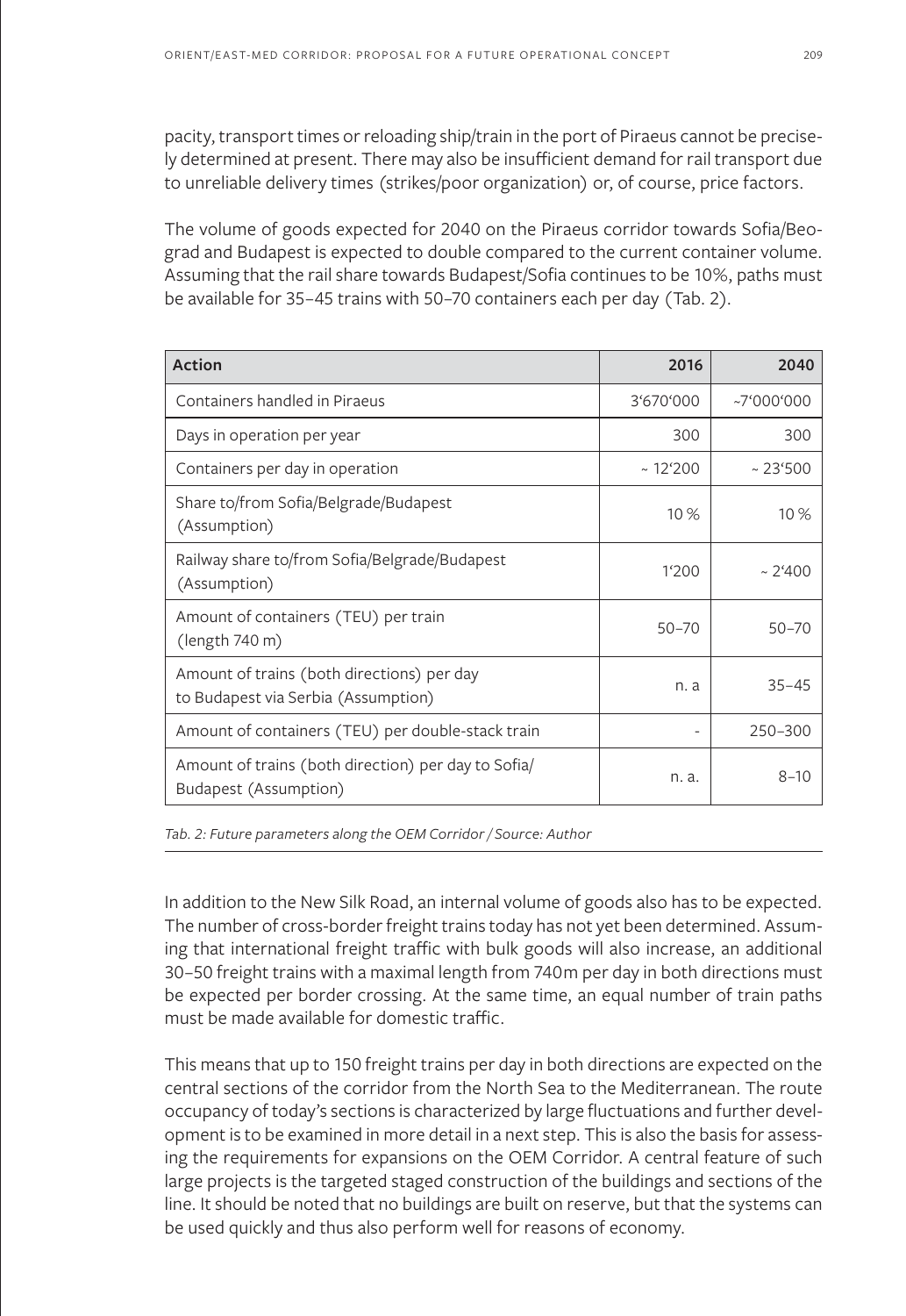### **4 Recommendations and further research**

### **4.1 Capacity studies**

The next steps are to define the number of planned connections for long-distance and local passenger transport as well as for national and international freight transport. It is also necessary to determine the intervals (hourly, half-hourly or even quarter-hourly) at which trains are to run. Then, the individual slots of the different train categories must be defined. An example of a possible capacity overview for the corridor section is given in Figure 7.



*Fig. 7: Example for capacity in long-distance and local passenger transport and in freight transport: The Piraeus–Beograd line / Source: Author*

## **4.2 Optimizing the slots for passenger and freight service**

For all required relations including:

- > high-speed/EC/IC connections,
-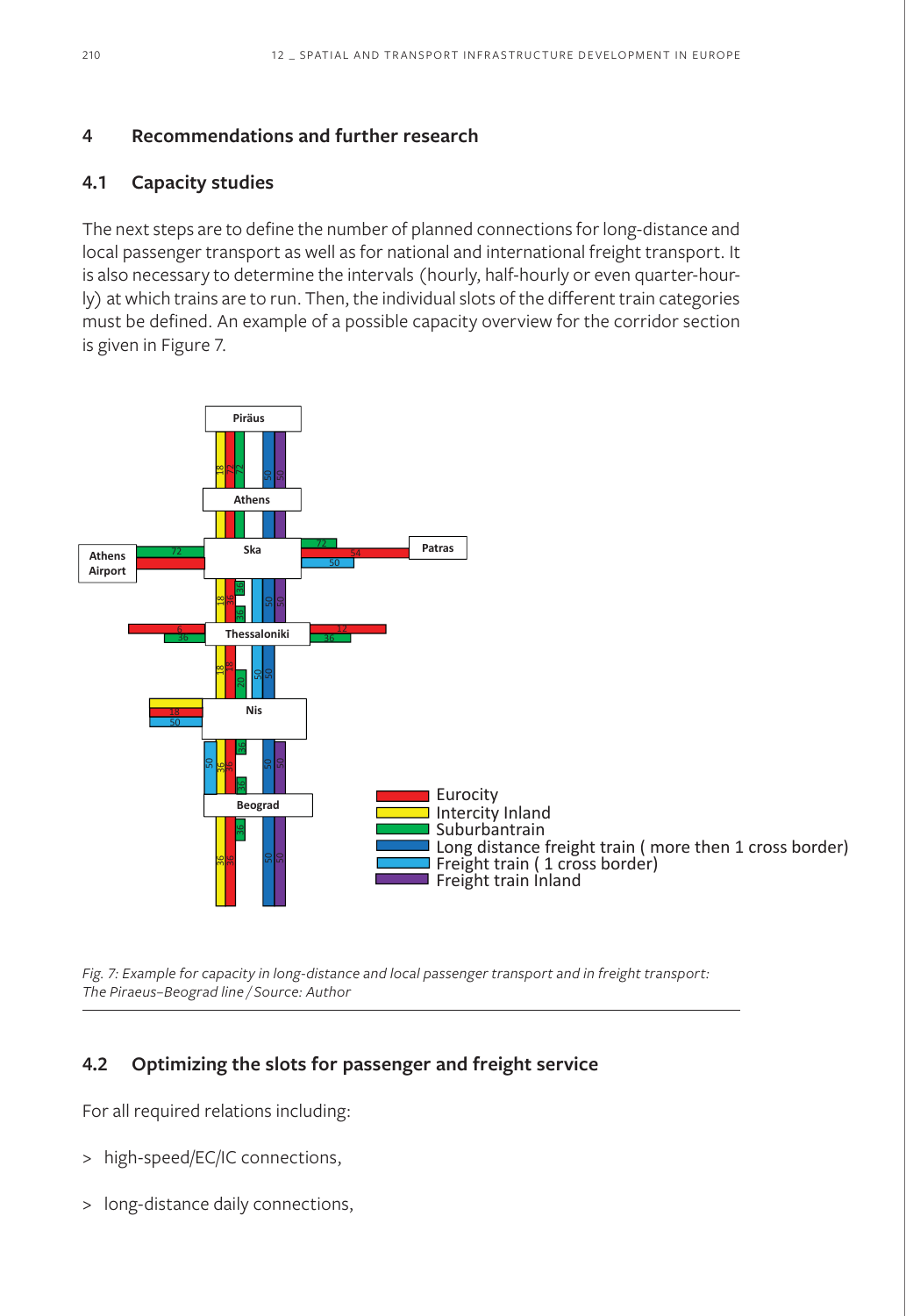- > local trains,
- > domestic freight/cross-border freight (1 border crossing)
- > long-distance freight transport connections over several countries,

it is necessary to develop a comprehensive operating concept. Figure 8 shows how a mixed traffic route should planned.

In a first step the slots for the Eurocity/Intercity and long distance trains must be determined. This needs coordination between the countries involved (neighboring states). After fixing the local passenger service, coordination of the long distance freight trains has to follow.



*Fig. 8: Examples of possible paths for passenger, freight and local trains incl. necessary infrastructure / Source: Author*

With this procedure, it is also very easy to determine the sections of the route and the nodes where infrastructure measures are necessary. The detailed infrastructure facilities, passing tracks, possible accelerations on line sections and platform facilities can then be derived from this planning process. It will also ensure that slots do not have long stays across borders.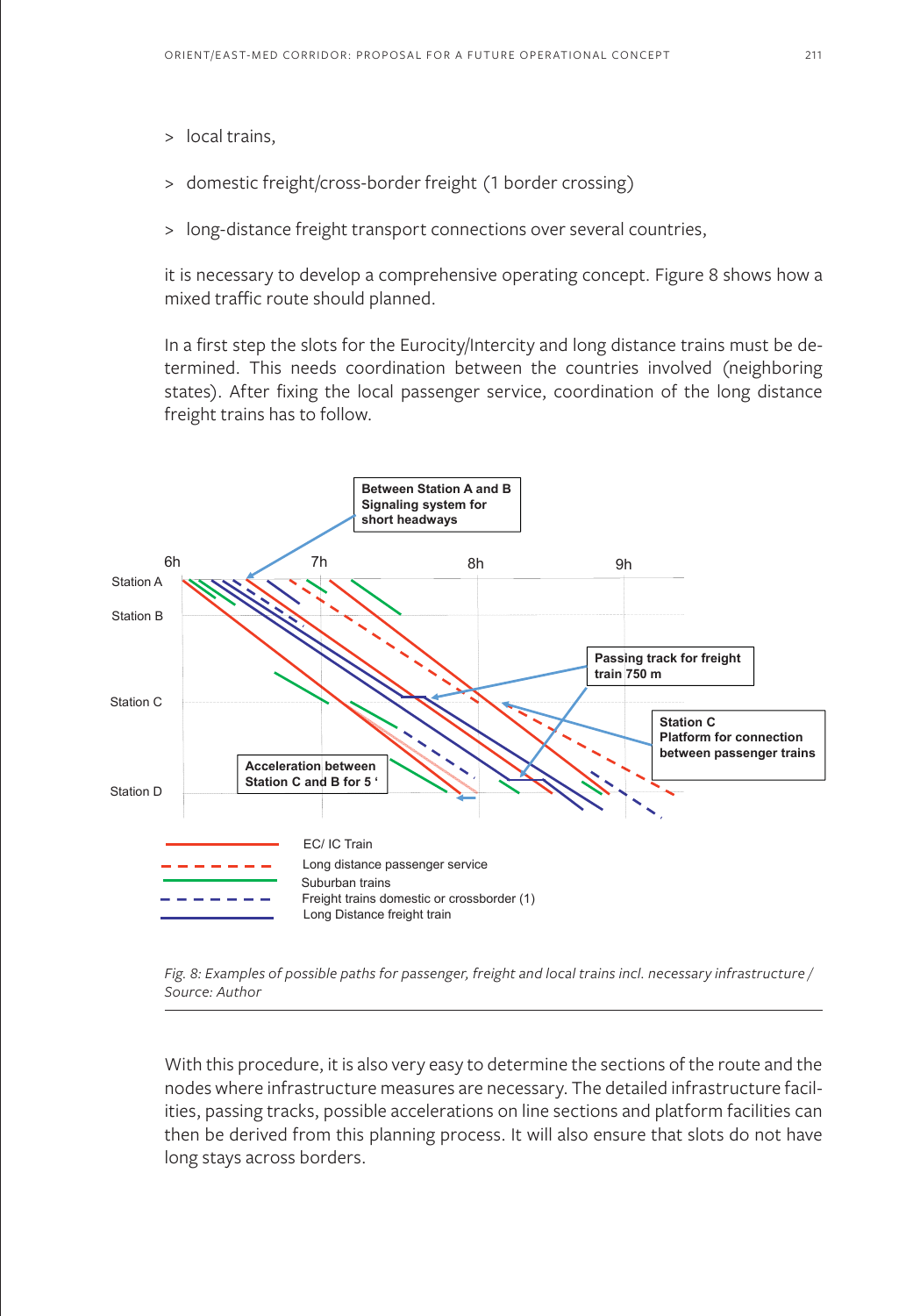#### **4.3 Double-stack container transport as a chance on OEM**

In several countries, double-stack trains offer economically attractive transport over long distances of up to 5000km (e.g. Canada/USA). Double-stack container trains are distinguished by the fact that the containers are loaded in two layers and the trains are up to 4000m long (Fig. 9).



*Fig. 9: Double-stack containers / Source: Author*

For the OEM Corridor, there is a unique opportunity to bring further or new insights into double-stack container transport in Europe with an additional study. The faster connection via Serbia should be used by 'conventional' trains with normal profiles and the route via Bulgaria should become a double stack profile. It would probably be the only corridor in Europe that could be put into operation over a distance of about 1000km. The special requirements such as profile and problems with the catenary place the highest demands on this operation.

Today, double-stack container traffic, which started in India in 2009 (Singh/Lal/Mehta et al. 2009), is almost exclusively operated with diesel-powered locomotives. The problem of catenary height in mixed traffic has not yet been solved. Double-stack container traffic on the section from Thessaloniki to the Budapest area could be a possible recipe for success. From there, the trains would be regrouped for onward travel on the network of eastern Europe and northern Italy and transported to their final destination by 'normal' 740m container trains.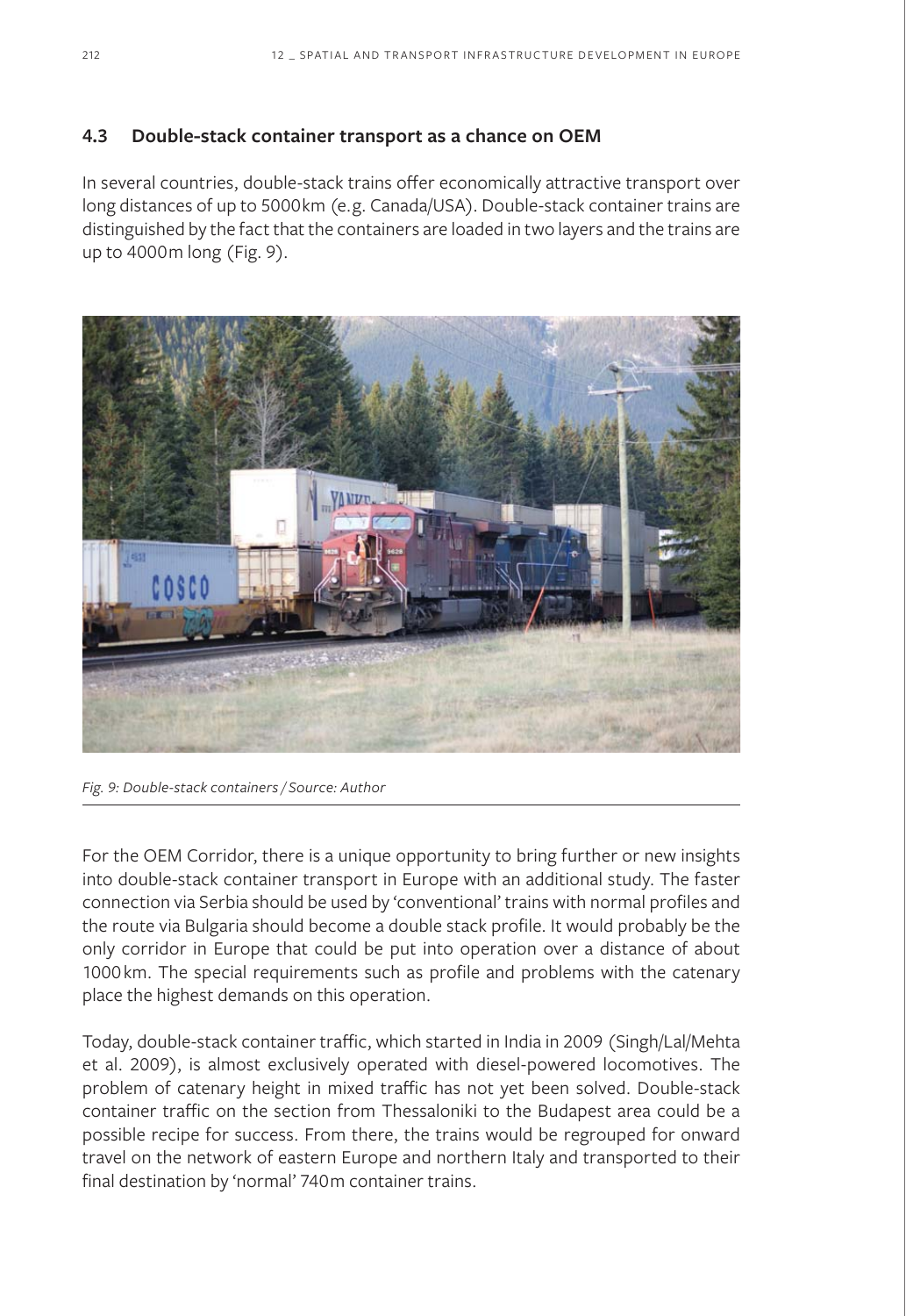

*Fig. 10: Corridor for possible double-stack container transport / Source: Author*

Different models are conceivable (Fig. 10). For example, regular container trains could run from Piraeus to Thessaloniki, which would then be extended to heavy haul trains. Current investigations primarily deal with questions of profile on the long routes. Especially bridges, tunnels and, given the weight of the trains, also the gradients have to be examined. Such trains are rather unsuitable for mixed traffic due to the long braking distances and slow accelerations. Therefore, the possibilities of separate routes will have to be examined for certain sections. Only an in-depth investigation will provide certainty about this type of transport.

There is a unique opportunity in the European railway network to offer a corridor for long and heavy trains: an efficient line for fast and lighter freight trains from and to Greek ports via Skopie–Nis–Belgrade and a line for long and heavy freight trains via Bulgaria–Romania–Budapest.

The topic of automated trains should also be considered more closely for such long distances. A feasibility study offers the unique opportunity to learn more about infrastructure investments and profitability.